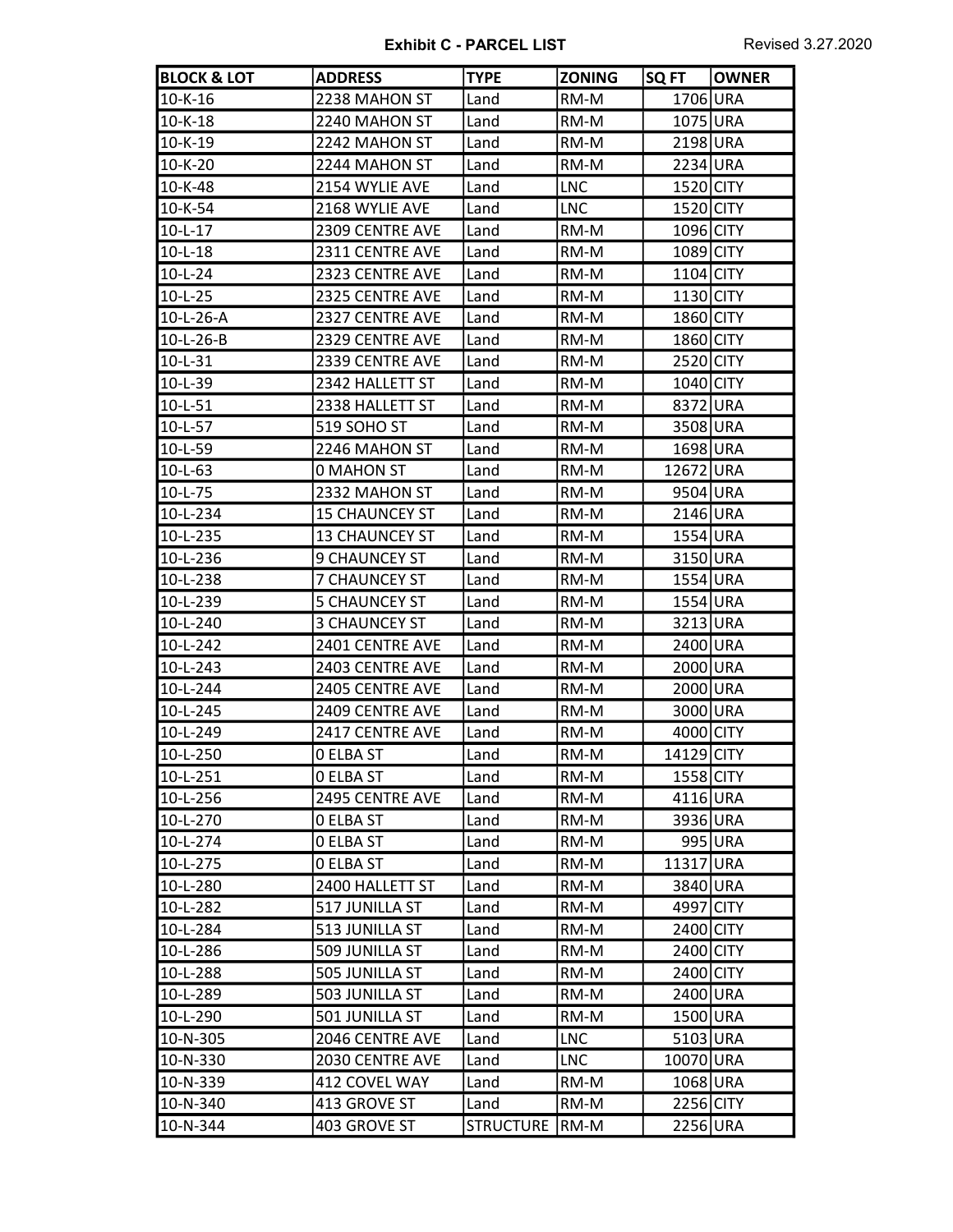| <b>BLOCK &amp; LOT</b> | <b>ADDRESS</b>            | <b>TYPE</b>      | <b>ZONING</b> | SQ FT            | <b>OWNER</b> |
|------------------------|---------------------------|------------------|---------------|------------------|--------------|
| 10-N-345               | 401 GROVE ST              | <b>STRUCTURE</b> | RM-M          | 2256 URA         |              |
| 10-P-30                | 2153 CENTRE AVE           | Land             | <b>LNC</b>    | 1520 URA         |              |
| $10-P-31$              | 2151 CENTRE AVE           | Land             | <b>LNC</b>    | 1520 URA         |              |
| $10-P-32*$             | 2149 CENTRE AVE           | Land             | <b>LNC</b>    | 1520 URA         |              |
| $10-P-49$              | 2050 CENTRE AVE           | Land             | <b>LNC</b>    | 1701 URA         |              |
| $10-P-63$              | <b>0 CLIFTON WAY</b>      | Land             | RM-M          | 14250 URA        |              |
| 10-P-65                | <b>2051 ROSE ST</b>       | Land             | RM-M          | 3600 URA         |              |
| 10-P-68                | 2043 ROSE ST              | Land             | RM-M          | 1272 URA         |              |
| 10-P-69                | 2037 ROSE ST              | Land             | RM-M          | 1267 URA         |              |
| 10-P-70                | 2033 ROSE ST              | Land             | RM-M          | 1269 URA         |              |
| $10-P-133$             | <b>O CENTRE AVE</b>       | Land             | <b>LNC</b>    | 2858             | <b>CITY</b>  |
| $10-P-134-A$           | <b>OLAPLACE ST</b>        | Land             | <b>LNC</b>    | 684              | <b>CITY</b>  |
| 10-P-135               | 2226 CENTRE AVE           | <b>STRUCTURE</b> | <b>LNC</b>    | <b>2880 CITY</b> |              |
| 10-P-136               | 2224 CENTRE AVE           | Land             | <b>LNC</b>    | 2880 CITY        |              |
| 10-P-137               | 2217 LAPLACE ST           | Land             | <b>LNC</b>    | 2688 CITY        |              |
| 10-P-138               | 2220 CENTRE AVE           | Land             | <b>LNC</b>    | 3072 CITY        |              |
| 10-P-211               | 2208 LAPLACE ST           | Land             | RM-M          | 1189 CITY        |              |
| 10-P-212               | 2210 LAPLACE ST           | Land             | RM-M          | 1105 CITY        |              |
| $10-P-213$             | 2212 LAPLACE ST           | Land             | RM-M          | 2178 CITY        |              |
| 10-P-214               | 0 AVON WAY                | Land             | RM-M          | 2448 CITY        |              |
| 10-P-215               | <b>0 LAPLACE ST</b>       | Land             | RM-M          | 5760 CITY        |              |
| 10-P-217               | <b>O LAPLACE ST</b>       | Land             | RM-M          | 25674 CITY       |              |
| 10-P-223               | 0 AVON WAY                | Land             | RM-M          |                  | 683 CITY     |
| 10-P-224               | 9 AVON WAY                | Land             | RM-M          | 1343 CITY        |              |
| 10-P-225               | 0 AVON WAY                | Land             | RM-M          |                  | 203 CITY     |
| 10-P-227               | <b>O KIRKPATRICK ST</b>   | Land             | RM-M          | 5653 CITY        |              |
| 10-P-231**             | <b>O KIRKPATRICK ST</b>   | Land             | RM-M          | 2232 CITY        |              |
| 10-P-234               | <b>221 KIRKPATRICK ST</b> | Land             | RM-M          | 3120 CITY        |              |
| 10-P-236               | <b>219 KIRKPATRICK ST</b> | Land             | RM-M          | 2232 CITY        |              |
| 10-P-241               | <b>215 KIRKPATRICK ST</b> | Land             | RM-M          | 2172 CITY        |              |
| 10-R-70                | 2301 REED ST              | Land             | LNC           | 1194 CITY        |              |
| 10-R-71-A              | 370 LAPLACE ST            | Land             | LNC           |                  | $673$ CITY   |
| 10-R-72                | 2303 REED ST              | Land             | <b>LNC</b>    | 2000 CITY        |              |
| $10 - R - 73$          | 2307 REED ST              | Land             | <b>LNC</b>    | 4000 CITY        |              |
| 10-R-75                | 2311 REED ST              | Land             | <b>LNC</b>    | 4317 CITY        |              |
| 10-R-75-C              | 2311 REED ST              | Land             | <b>LNC</b>    |                  | $652$ CITY   |
| 10-R-76                | <b>O LAPLACE ST</b>       | Land             | <b>LNC</b>    | 2103 CITY        |              |
| 10-R-78                | 2315 REED ST              | Land             | <b>LNC</b>    | 2000 CITY        |              |
| 10-R-79                | 2371 REED ST              | Land             | <b>LNC</b>    | 2000 CITY        |              |
| 10-R-80                | 2319 REED ST              | Land             | <b>LNC</b>    | 2000 CITY        |              |
| 10-R-81                | 2321 REED ST              | Land             | <b>LNC</b>    | 2000 CITY        |              |
| 10-R-82                | 2323 REED ST              | Land             | <b>LNC</b>    | 2000 CITY        |              |
| 10-R-83                | 2325 REED ST              | Land             | <b>LNC</b>    | 2000 CITY        |              |
| 10-R-94                | 2347 REED ST              | Land             | <b>LNC</b>    | 1544 CITY        |              |
| 10-R-112               | 2335 LAPLACE ST           | Land             | <b>LNC</b>    |                  | 828 CITY     |

\* denotes parcel with permanent 3ft easement along western side of parcel bordering 10-P-33

\*\* denotes parcel with auxiliary building

indicates parcel has been ADDED to original 3.17 released list